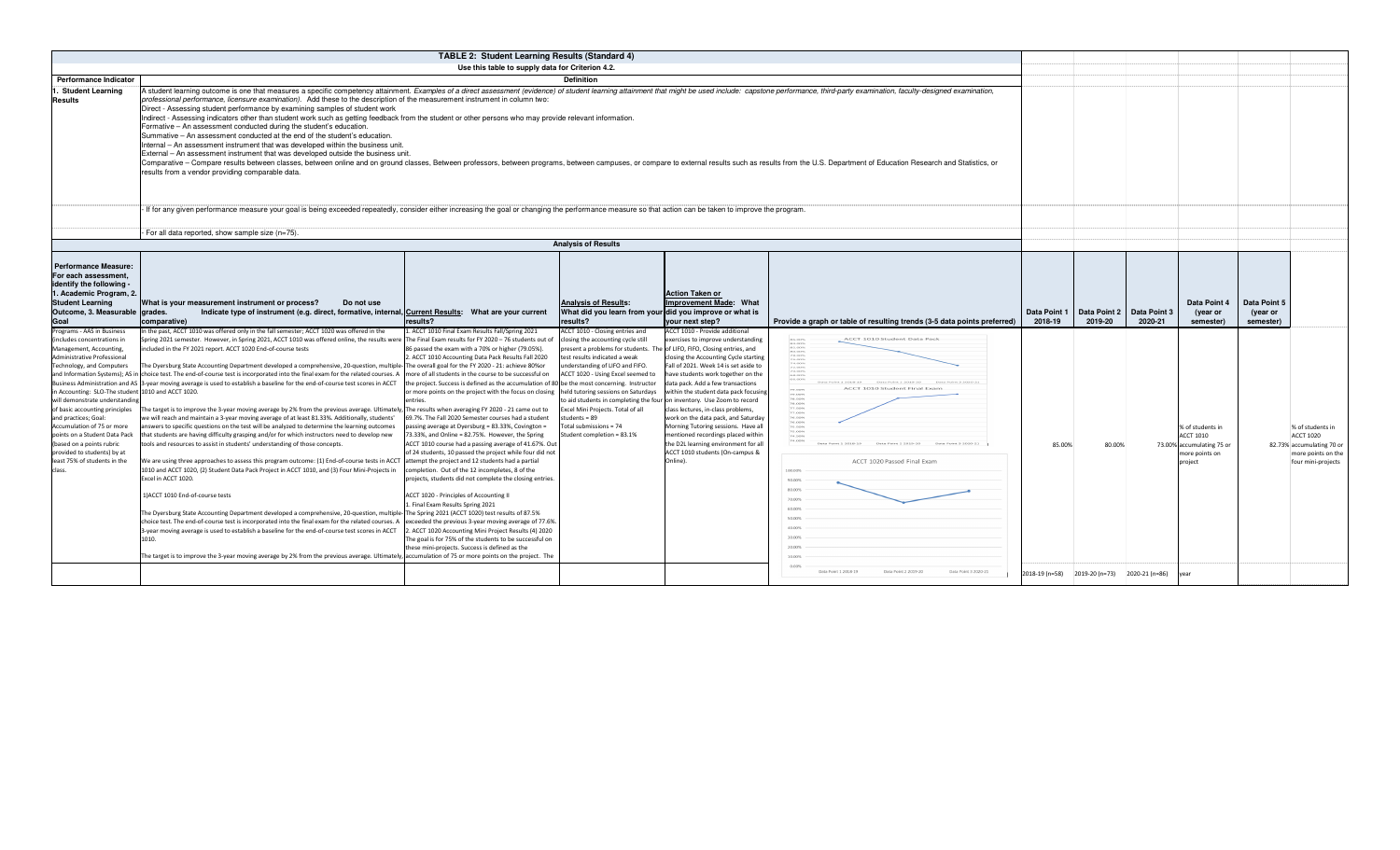| <b>Analysis of Results</b>                                                                                                                                                                                                                                                                                                                                                                                                                                                                                                                                                                                                                                                                                                                                                                                                                                                                                                                                                                                |                                                                                                                                                                                                                                                                                                                                                                                                                                                                                                                                                                                                                                        |                                                                                                                                                                                                                                                                                                                                                                                                                                                                 |                                                                                                                                                                                                                                           |                         |                                              |                         |                                                                                                                                                      |                                       |
|-----------------------------------------------------------------------------------------------------------------------------------------------------------------------------------------------------------------------------------------------------------------------------------------------------------------------------------------------------------------------------------------------------------------------------------------------------------------------------------------------------------------------------------------------------------------------------------------------------------------------------------------------------------------------------------------------------------------------------------------------------------------------------------------------------------------------------------------------------------------------------------------------------------------------------------------------------------------------------------------------------------|----------------------------------------------------------------------------------------------------------------------------------------------------------------------------------------------------------------------------------------------------------------------------------------------------------------------------------------------------------------------------------------------------------------------------------------------------------------------------------------------------------------------------------------------------------------------------------------------------------------------------------------|-----------------------------------------------------------------------------------------------------------------------------------------------------------------------------------------------------------------------------------------------------------------------------------------------------------------------------------------------------------------------------------------------------------------------------------------------------------------|-------------------------------------------------------------------------------------------------------------------------------------------------------------------------------------------------------------------------------------------|-------------------------|----------------------------------------------|-------------------------|------------------------------------------------------------------------------------------------------------------------------------------------------|---------------------------------------|
| <b>Performance Measure:</b><br>For each assessment,<br>identify the following -<br>1. Academic Program, 2.<br><b>Student Learning</b><br>What is your measurement instrument or process?<br>Do not use<br>Outcome, 3. Measurable<br>grades.<br>Indicate type of instrument (e.g. direct, formative, internal, Current Results: What are your current<br>Goal<br>comparative)<br>results?<br>Programs - AAS in<br>This course is taught online and the means of assessment for BUSN 1310 will be a 20-question<br>As of January 10, 2020, the findings for the fall semester                                                                                                                                                                                                                                                                                                                                                                                                                               | <b>Analysis of Results:</b><br>What did you learn from your did you improve or what is<br>results?<br>The main topics that students as a                                                                                                                                                                                                                                                                                                                                                                                                                                                                                               | <b>Action Taken or</b><br>Improvement Made: What<br>your next step?<br>In order to improve the weak areas                                                                                                                                                                                                                                                                                                                                                       | Provide a graph or table of resulting trends (3-5 data points preferred)                                                                                                                                                                  | Data Point 1<br>2018-19 | Data Point 2<br>2019-20                      | Data Point 3<br>2020-21 | Data Point 4<br>(year or<br>semester)                                                                                                                | Data Point 5<br>(year or<br>semester) |
| <b>Business(includes all</b><br>had shown 10.62% increase on the post-test class<br>pretest/posttest. Students will take the pretest before the course content is presented in order<br>concentrations); SLO-The<br>o gain a measure of current student knowledge of the subject. Upon completion of the course,<br>average of students.<br>student will work as an<br>the students will take the posttest, which has the same questions as the pretest. The results will<br>effective team member by<br>be examined and compared in order to get a measure of total student knowledge gained and<br>applying positive interpersonal<br>areas where students overall still lack understanding. The projected outcome that students will<br>gain an average of at least 20 (twenty) percentage points from the pretest to the posttest.<br>interactions and diplomacy;<br>Goal: Students will have at least<br>a 15% improvement in<br>understanding of material<br>presented from Pretest to<br>Posttest. | whole did not understand at the end<br>of the semester included: (1)<br>Knowing the best example of<br>effective business writing (35.29%<br>answered this correctly), (2) Knowing<br>the best example of an opening<br>sentence for a persuasive message<br>(35.29% answered correctly), (3)<br>Understanding the reasons for<br>collaborative writing and what would<br>not be a reason to undertake a<br>collaborative writing project in<br>business (17.65 % answered<br>correctly), and (4) understanding the<br>differences in makeup of a long,<br>formal report and a short, informal<br>one (35.29% answered this correctly) | interactive assignments (document<br>revision and business mini<br>simulations) and video assignments<br>will be added to the curriculum to aid<br>in the development/comprehension<br>f topics discussed.                                                                                                                                                                                                                                                      | BUSN 1310 % Increase from Pre - Post Test<br>16.00%<br>14.00%<br>12.00%<br>10.00%<br>8.00%<br>6.00%<br>4.00%<br>2.009<br>0.00%<br>Data Point 2 2019-20<br>Data Point 1 2018-19<br>Data Point 3 2020-21                                    | 8%                      | 14%                                          | 10.62%                  | % Improvement in<br>concepts understood<br>in BUSN 1310<br><b>Business</b><br>Communications)<br>from beginning of<br>semester to end of<br>semester |                                       |
|                                                                                                                                                                                                                                                                                                                                                                                                                                                                                                                                                                                                                                                                                                                                                                                                                                                                                                                                                                                                           |                                                                                                                                                                                                                                                                                                                                                                                                                                                                                                                                                                                                                                        |                                                                                                                                                                                                                                                                                                                                                                                                                                                                 |                                                                                                                                                                                                                                           |                         | 2018-19 (n=19) 2019-20 (n=21) 2020-21 (n=27) |                         | vear                                                                                                                                                 |                                       |
| Programs - AAS in Business<br>The projected outcome that students will show mastery of at least 8 out of 10 questions that<br>75% or more of the students in the classes mastered 8<br>(includes concentrations in<br>were selected from embedded questions in the Final Skills based exam. We will use the Spring<br>out of 10 of the tested skills.<br>2021 class averages for the questions selected as a baseline.<br>Management, Accounting,<br>Administrative Professional<br>Technology, and Computers<br>and Information Systems); AS ii<br><b>Business Administration and AS</b><br>in Accounting: SLO-The student<br>will demonstrate knowledge of<br>basic keyboard shortcuts,<br>function keys, and concepts<br>that are common among most<br>applications and operating<br>systems.                                                                                                                                                                                                          | The skills tested that did not meet<br>our 80% projected outcome included<br>the following questions: 5. Creating<br>labels (60% of students mastered<br>this skill) 6. Merging Records (40% of explaining the use of labels in Word<br>students mastered this skill) 9. Using and the use of Formulas in Excel.<br>formulas (59% of students mastered<br>this skill) 10. Copying formulas (66%<br>of students mastered this skill)                                                                                                                                                                                                    | We will use the data collected to<br>improve students' knowledge in the<br>four areas of weakness by adding<br>additional materials such as videos<br>Students have expressed in<br>discussions in class and online that<br>they are not familiar with mailing<br>labels and have little experience in<br>Excel. We will also look at adding<br>additional study notes to the<br>modules and videos explaining how<br>to create and use labels and<br>Formulas. | % of students in INFS 1010 mastering at least 8<br>out of 10 skills tested at the end of the course<br>90%<br>80%<br>70%<br>60%<br>$50\%$<br>40%<br>30%<br>20%<br>10%<br>0%<br>2018-19 (n=67)<br>2019-20 (n=47)<br>2020-21 (n=54)<br>Year | 53%                     | 77%                                          |                         | % of students in INFS<br>1010 mastering at<br>76% least 8 out of 10 skills<br>tested at the end of<br>the course                                     |                                       |
|                                                                                                                                                                                                                                                                                                                                                                                                                                                                                                                                                                                                                                                                                                                                                                                                                                                                                                                                                                                                           |                                                                                                                                                                                                                                                                                                                                                                                                                                                                                                                                                                                                                                        |                                                                                                                                                                                                                                                                                                                                                                                                                                                                 |                                                                                                                                                                                                                                           |                         | 2018-19 (n=67) 2019-20 (n=47) 2020-21 (n=54) |                         |                                                                                                                                                      |                                       |